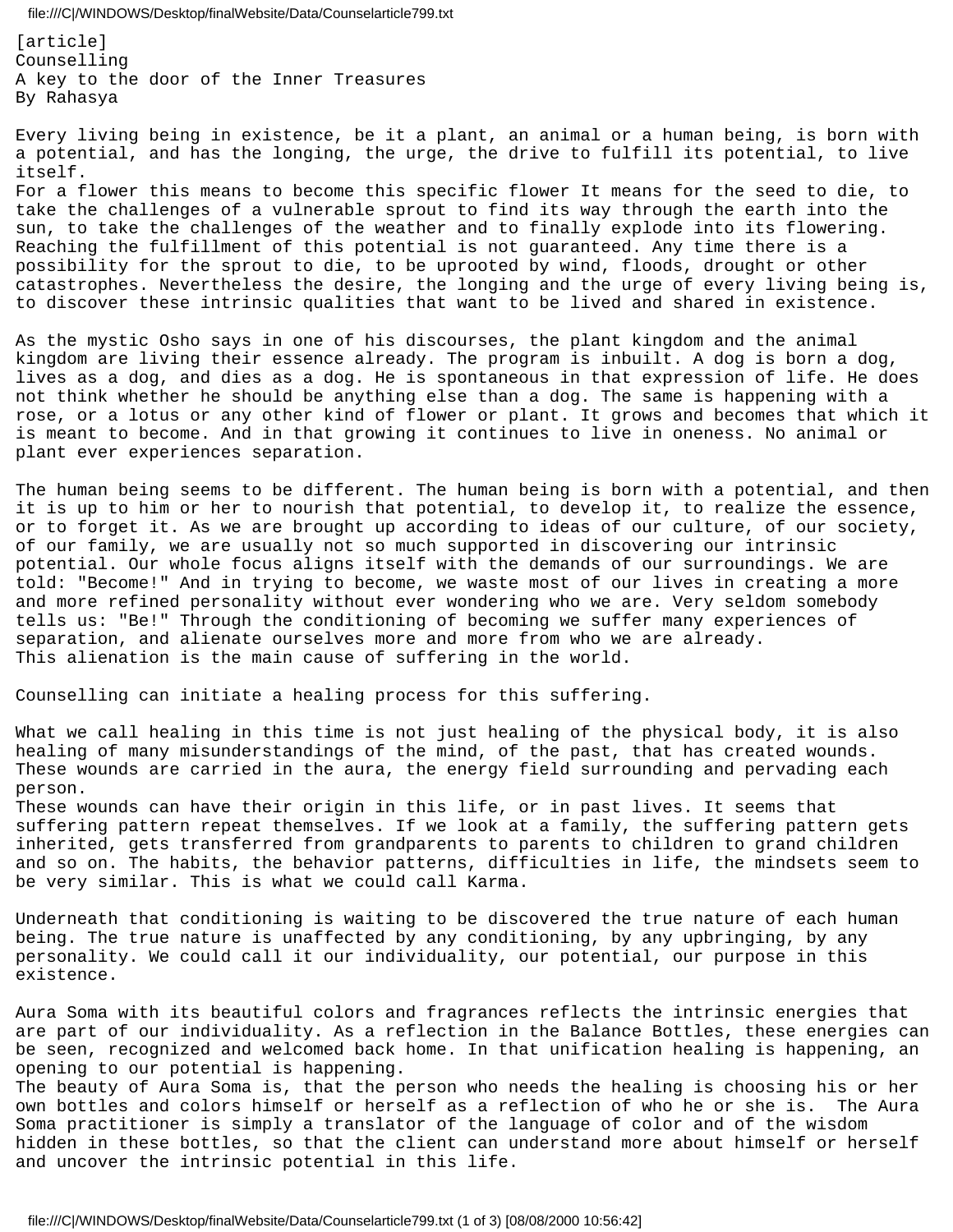## file:///C|/WINDOWS/Desktop/finalWebsite/Data/Counselarticle799.txt

Counselling has the same purpose. Counselling is using the psychological insights of this time to help the client to move from the personality to the individuality. It is using the expressions of this body - mind to move beyond the body - mind. It is using language, communication, emotions, sentiments, physical sensations, sensory experiences, be they visual, auditory, kinesthetic, olfactory or gustatory, as a key to unlock the door of the inner treasures. A great discovery is possible to find what is actually behind all these sensory experiences. As the counsellor is in contact with his/her own potential, he/she creates an energy field in which the client can resonate and uncover his/her own potential.

The counsellor supports the client in the question "Who am I behind the personality that I adopted from parents and society?" As the client discovers what is behind the personality aspect, he/she comes in contact with what we could call the essence. From that essence (which we could also relate to the "Soul bottle" in Aura Soma) the client can discover the very specific elements and traits of their individuality. He/she can discover the flower that is there already, the flower that he/she is meant to be in this life. The client can understand and stop trying to be someone else. Just like a rose does not try to become a lotus, but enjoys being a rose, the client can uncover and rejoice in what he/she is already.

As the essence is not in any way affected by personality and by the change of personality, counselling can help the client to accept, embrace, enjoy anything that this lifestream in this body-mind is expressing.

Most of the suffering in life happens, because we feel split, separate and disconnected from our source. Suffering happened because we feel pushed or pulled, feel under pressure of some outside forces, where we become slaves and victims of outer circumstances, rather than masters. This victimization and suffering is a misunderstanding. It is due to energy moving out trying to identify with objects outside of us.

Counselling helps the client to turn the energy around and discover who is there already. The strange phenomenon is, that whatever is being experienced in the moment, be it sadness, anger, desperateness, hopelessness or joy, happiness and love, all become a door to discover ones individuality. As any emotion or state is experienced totally without rejection, without trying to make it different, without hope of any change, the very experience becomes pleasant. In the willingness to fully experience that which is in this moment, the negative or painful happening transforms into joy.

## Now why is that?

It is because the pain of any negative experience lies in the interpretation that things should be different. The moment one becomes one with the experience, the byproduct is joy, love, relaxation into who one is. The astonishing phenomenon is that in becoming one with any emotion, sentiment, or experience, the negative aspect simply disappears.

The mysterious discovery is, that anything that was always desired outside, like happiness, bliss, peace, love and freedom, can be rediscovered as being already present inside. Everything that a human being is looking for, is running after, like running after money, a bigger house, a bigger car, a more interesting love partner, is basically an attempt to fulfill this need for happiness, bliss, peace, love and freedom. Every desire tries to fulfill a basic need of returning back to oneness. But once we are willing to turn in and look what is there, we find that we have never moved from this oneness.

Through counselling, Aura Soma, and other healing techniques, this attempt to become one again is supported. In the colors of Aura soma the client can recognize: This is who I am. In that recognition a relaxation can happen, and the energy that is represented in the color and may have been rejected, can be welcomed home. In that very welcome, a healing happens, because oneness happens. The byproduct of that oneness is joy, love and bliss and peace.